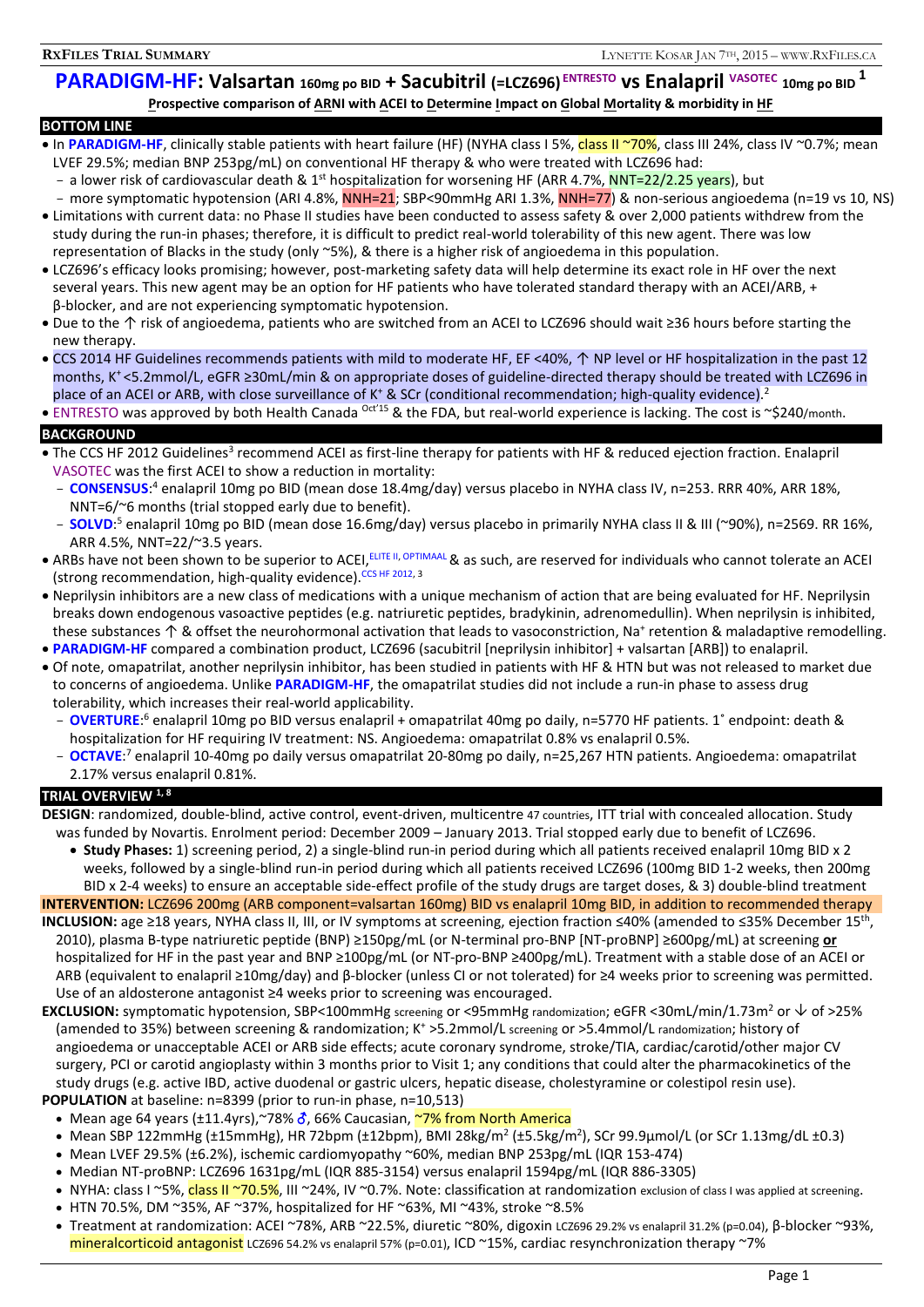| <b>RESULTS</b><br>follow-up: median 27 months/2.25 years                |                                       |                                         |                                                     |                                                                                                                                                                  |                      |  |  |
|-------------------------------------------------------------------------|---------------------------------------|-----------------------------------------|-----------------------------------------------------|------------------------------------------------------------------------------------------------------------------------------------------------------------------|----------------------|--|--|
| <b>TABLE: EFFICACY &amp; SAFETY DATA</b>                                |                                       |                                         |                                                     |                                                                                                                                                                  |                      |  |  |
| <b>CLINICAL ENDPOINTS</b>                                               | <b>LCZ696 200MG BID</b><br>$(N=4187)$ | <b>ENALAPRIL 10MG BID</b><br>$(N=4212)$ | <b>HAZARD RATIO</b><br>(95% CI)                     | <b>ABSOLUTE RISK</b><br><b>REDUCTION/INCREASE</b>                                                                                                                | NNT/NNH /2.25YRS     |  |  |
| <b>PRIMARY ENDPOINT</b>                                                 |                                       |                                         |                                                     |                                                                                                                                                                  |                      |  |  |
| Composite of CV death or 1st<br>hospitalization for worsening HF        | 21.8% (n=914)                         | 26.5% (n=1117)                          | $0.80(0.73 - 0.87)$<br>p<0.001                      | $\downarrow$ 4.7%                                                                                                                                                | 22<br>(95% CI 15-35) |  |  |
| SECONDARY ENDPOINTS (see bottom of Table for KCCQ Score results)        |                                       |                                         |                                                     |                                                                                                                                                                  |                      |  |  |
| <b>CV</b> death                                                         | 13.3% (n=558)                         | 16.5% (n=693)                           | $0.80(0.71-0.89)$<br>p<0.001                        | $\downarrow$ 3.2%                                                                                                                                                | 32                   |  |  |
| 1st hospitalization for worsening HF                                    | 12.8% (n=537)                         | 15.6% (n=658)                           | $0.79(0.71-0.89)$<br>p<0.001                        | $\downarrow$ 2.8%                                                                                                                                                | 36                   |  |  |
| Death from any cause                                                    | 17% (n=711)                           | 19.8% (n=835)                           | $0.84(0.76-0.93)$<br>p<0.001                        | $\downarrow$ 2.8%                                                                                                                                                | 36                   |  |  |
| New-onset AF                                                            | 3.1% (n=84/2670)                      | 3.1% (n=83/2638)                        | <b>NS</b>                                           |                                                                                                                                                                  |                      |  |  |
| Decline in renal function ‡                                             | 2.2% (n=94)                           | 2.6% (n=108)                            | <b>NS</b>                                           |                                                                                                                                                                  | $\overline{a}$       |  |  |
| <b>SAFETY ENDPOINTS</b>                                                 |                                       |                                         |                                                     |                                                                                                                                                                  |                      |  |  |
| <b>Symptomatic hypotension</b>                                          | 14% (n=558)                           | 9.2% (n=388)                            | < 0.001                                             | 个 4.8%                                                                                                                                                           | 21                   |  |  |
| Symptomatic hypotension & SBP <90mmHg                                   | 2.7% (n=112)                          | 1.4% (n=59)                             | < 0.001                                             | 个 1.3%                                                                                                                                                           | 77                   |  |  |
| Elevated SCr ≥221µmol/L (≥2.5mg/dL)                                     | 3.3% (n=139)                          | 4.5% (n=188)                            | 0.007                                               | $\downarrow$ 1.2%                                                                                                                                                | 83                   |  |  |
| Elevated SCr ≥265µmol/L (≥3mg/dL)                                       | $1.5\%$ (n=63)                        | 2% (n=83)                               | <b>NS</b>                                           |                                                                                                                                                                  | $\blacksquare$       |  |  |
| Elevated K+ >5.5mmol/L                                                  | 16.1% (n=674)                         | 17.3% (n=727)                           | <b>NS</b>                                           |                                                                                                                                                                  |                      |  |  |
| Elevated K+ >6mmol/L                                                    | 4.3% (n=181)                          | 5.6% (n=236)                            | 0.007                                               | $\downarrow$ 1.3%                                                                                                                                                | 77                   |  |  |
| Cough                                                                   | 11.3% (n=474)                         | 14.3% (n=601)                           | < 0.001                                             | $\downarrow$ 3%                                                                                                                                                  | 33                   |  |  |
| Angioedema                                                              | $0.45\%$ (n=19)                       | $0.24\%$ (n=10)                         | <b>NS</b>                                           |                                                                                                                                                                  | $\overline{a}$       |  |  |
| <b>Withdrawal During Run-in Phase</b>                                   | 10.5% (n=1102)                        | 10.4% (n=977)                           | <b>NS</b>                                           |                                                                                                                                                                  | $\overline{a}$       |  |  |
| <b>Discontinuation Rates</b>                                            | 17.8% (n=746)                         | 19.8% (n=833)                           | p=0.02                                              | $\downarrow$ 2%                                                                                                                                                  | 50                   |  |  |
| Discontinuation due to an adverse event                                 | 10.7% (n=448)                         | 12.3% (n=518)                           | $p=0.03$                                            | $\downarrow$ 1.6%                                                                                                                                                | 62                   |  |  |
| Discontinuation due to renal impairment                                 | $0.7\%$ (n=29)                        | 1.4% (n=59)                             | p=0.002                                             | $\times$ 0.7%                                                                                                                                                    | 143                  |  |  |
| <b>KCCQ SCORE ENDPOINTS</b>                                             | <b>LCZ696 200MG BID</b>               | <b>ENALAPRIL 10MG BID</b>               | <b>BETWEEN GROUP</b><br><b>DIFFERENCES IN SCORE</b> | <b>COMMENTS</b>                                                                                                                                                  |                      |  |  |
| Mean change in KCCQ Score at 8 months +                                 | $-2.99 \pm 0.36$                      | $-4.63 \pm 0.36$                        | $1.64(0.63-2.65)$<br>p=0.001                        | The mean change in KCCQ scores was<br>statistically significant, but not clinically                                                                              |                      |  |  |
| Mean change in KCCQ Score at 8 months +<br>(deceased patients excluded) | "Improved"<br>(data not reported)     | "Declined"<br>(data not reported)       | $0.95(0.31-1.59)$<br>p=0.004                        | significant. A mean improvement of $\geq$ 5 points<br>between groups & in individuals is considered<br>the minimal clinically important difference. <sup>9</sup> |                      |  |  |

‡ Decline in renal function = end-stage renal disease,  $\vee$  ≥50% in baseline eGFR, or  $\vee$  >30mL/min/1.73m<sup>2</sup> to <60mL/min/1.73m<sup>2</sup>. † KCCQ = Kansas City Cardiomyopathy Questionnaire (scale from 0 to 100, higher scores indicate fewer HF symptoms & physical limitations)

- **MEAN DAILY DOSAGES:** LCZ696 375±71mg (=valsartan 300±57mg/day), Enalapril 18.9±3.4mg

- **MEAN SBP AT 8 MONTHS:** LCZ696 3.2±0.4mmHg lower (p<0.001), but the authors stated this was not the reason for benefit when it was analyzed as a time-dependent covariate

| <b>STRENGTHS, LIMITATIONS, &amp; UNCERTAINTIES</b> |                                                                                                                                                                                                                                                                                                                                                                                                                                                                                                                                                                                                                                                                                                                                                                                                                                                                                                                                                                                                                                                                                                                                                                                                                                                                                                                                                                                                                                                                                                                                                                                                                                                                                                                         |  |  |  |  |
|----------------------------------------------------|-------------------------------------------------------------------------------------------------------------------------------------------------------------------------------------------------------------------------------------------------------------------------------------------------------------------------------------------------------------------------------------------------------------------------------------------------------------------------------------------------------------------------------------------------------------------------------------------------------------------------------------------------------------------------------------------------------------------------------------------------------------------------------------------------------------------------------------------------------------------------------------------------------------------------------------------------------------------------------------------------------------------------------------------------------------------------------------------------------------------------------------------------------------------------------------------------------------------------------------------------------------------------------------------------------------------------------------------------------------------------------------------------------------------------------------------------------------------------------------------------------------------------------------------------------------------------------------------------------------------------------------------------------------------------------------------------------------------------|--|--|--|--|
| <b>STRENGTHS:</b>                                  | Important clinical endpoints (e.g. cardiovascular death, HF hospitalizations) with blinded adjudication of outcomes.<br>$\bullet$<br>Only 20 patients lost to follow-up (0.13%).<br>$\bullet$                                                                                                                                                                                                                                                                                                                                                                                                                                                                                                                                                                                                                                                                                                                                                                                                                                                                                                                                                                                                                                                                                                                                                                                                                                                                                                                                                                                                                                                                                                                           |  |  |  |  |
| <b>LIMITATIONS:</b>                                | No Phase II studies have been conducted in systolic heart failure to determine safety. The investigators bypassed Phase II trials<br>$\bullet$<br>by designing PARADIGM-HF with the run-in & washout periods.<br>Two run-in phases were used to identify individuals who could not tolerate the target doses of the study drugs. Over 2,000<br>$\bullet$<br>patients dropped out before randomization due to adverse events (i.e. hypotension, cough, hyperkalemia, renal dysfunction).<br>Only ~7% of the participants were from North America.<br>$\bullet$<br>Doses of enalapril and valsartan were based on prior HF study target doses. The mean doses achieved in these studies were<br>$\bullet$<br>similar to the mean enalapril dose obtained in PARADIGM-HF; however, the mean valsartan dose achieved in PARADIGM-HF was<br>guite a bit higher than what has been previous study. It is unknown how much of the LCZ696 benefit was due to neprilysn<br>inhibition versus the higher dose of valsartan.<br>- Enalapril target dose 10mg po BID (20mg/day): CONSENUS mean dose 18.4mg/day, SOLVD 16.6mg/day, PARADIGM-HF<br>18.9mg/day<br>- Valsartan target dose 160mg po BID (320mg/day): ValHeFT <sup>10</sup> mean dose 254mg/day, VALIANT <sup>11</sup> mean dose 247mg/day in<br>valsartan only arm, PARADIGM-HF 300mg/day (based on mean LCZ696 dose of 375mg/day [LCZ696 200mg=valsartan 160mg])                                                                                                                                                                                                                                                                                                       |  |  |  |  |
| <b>UNCERTAINITIES:</b>                             | Real-world & long-term safety unknown due to the large number of patients who withdrew from the study during the run-in<br>$\bullet$<br>phase & the trial was only 27 months in duration.<br>Baseline HF medications were provided, but doses were not; therefore, it is unknown whether patients were at target doses of<br>$\bullet$<br>their other therapies (e.g. β-blockers) or if doses were reduced to offset hypotension caused by the study drugs. The type of β-<br>blocker was also not reported; therefore, it is unknown if patients were on one of the recommended β-blockers for HF (i.e.<br>bisoprolol, carvedilol, metoprolol).<br>LCZ696 had approximately twice as many cases of angioedema (n=19 vs 10), however the difference between treatment arms<br>$\bullet$<br>was non-statistically significant. The majority of patients were on ACEI (78%) or ARB (22.5%) prior to enrolment, and patients<br>with a history of angioedema were excluded. Omapatrilat was not released to market due to concerns of angioedema. The risk<br>of angioedema in individuals who have not been on an ACEI or ARB is unknown.<br>- Blacks are at greater risk of angioedema, and made up only $\sim$ 5% of the study population.<br>Theoretically, patients on LCZ696 could be at risk of Alzheimer disease as amyloid $\beta$ is a substrate for neprilysin.<br>٠<br>Benefits or harms in patients with NYHA class III (24%) & IV (~0.7%) due to the small numbers of patients in the study.<br>$\bullet$<br>No evidence for the combination of sacubitril with an ACEI (1 <sup>st</sup> line therapy) see comments on page 1, re: omapatrilat.<br>$\bullet$<br>References available online (www.rxfiles.ca) |  |  |  |  |